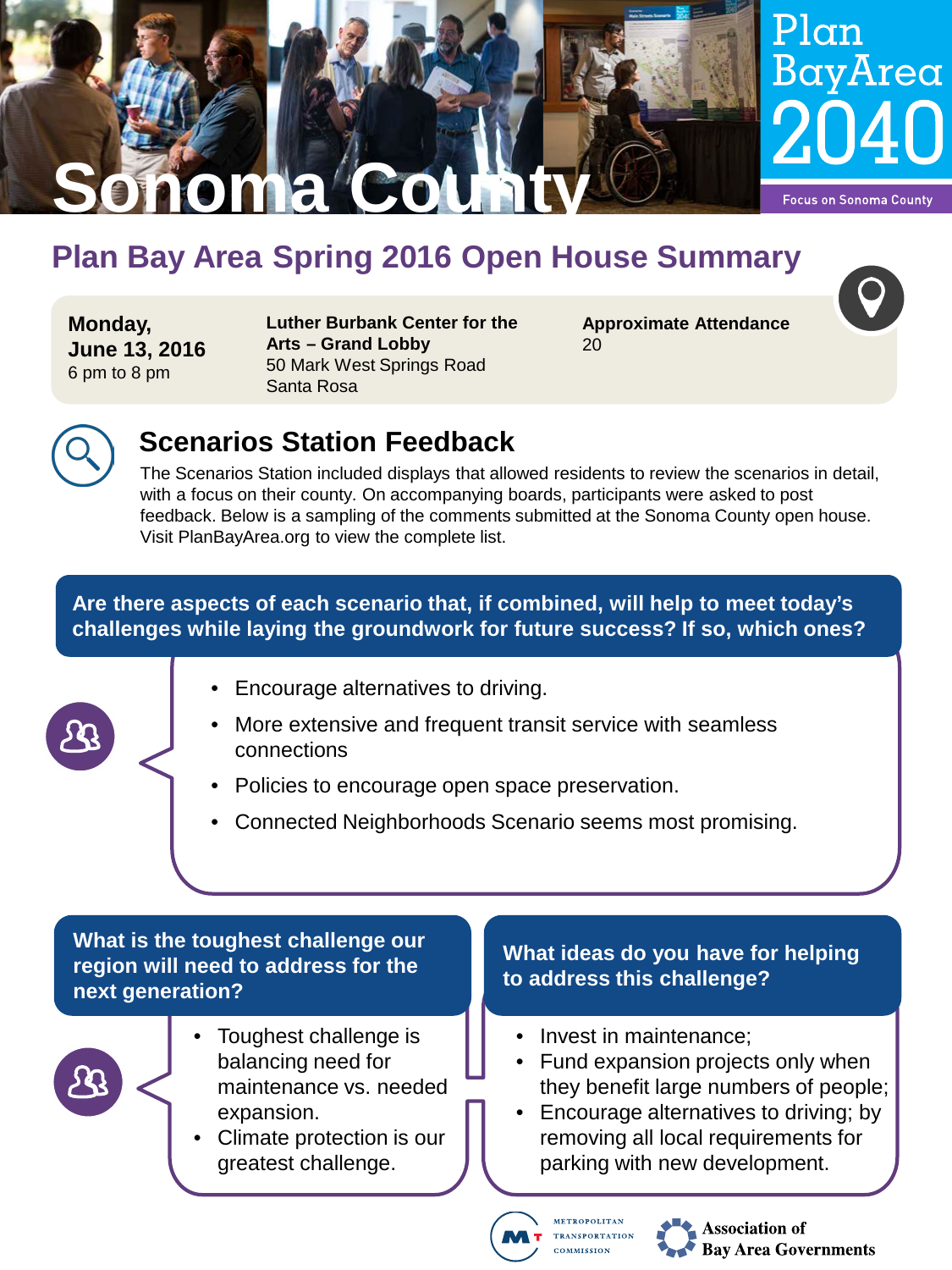**How can we help prevent displacement of long-time residents and best address the lack of affordable housing in the Bay Area?**

#### • Tie transportation funds to approval of affordable housing in locally designated Priority Development Areas; require 15-20% affordable units

- Government should purchase low-income housing to keep it affordable
- Condition funding for cities and counties to require strong antidisplacement policies

**Which present-day transportation investments do you see providing the most benefits for existing and future Bay Area residents?**

- Encourage young people to learn to navigate public transportation;
- Fund public transit; subsidize all fares (student passes, seniors, the homeless)
- Stop widening and building roads



### **Places of the Bay Area Station**

The Places of the Bay Area Station offered the opportunity to participate in a Bay Area-wide initiative to inspire residents in creating and sharing stories about the various places in our lives. Below is a sampling of photos taken at this station at the Sonoma County open house.

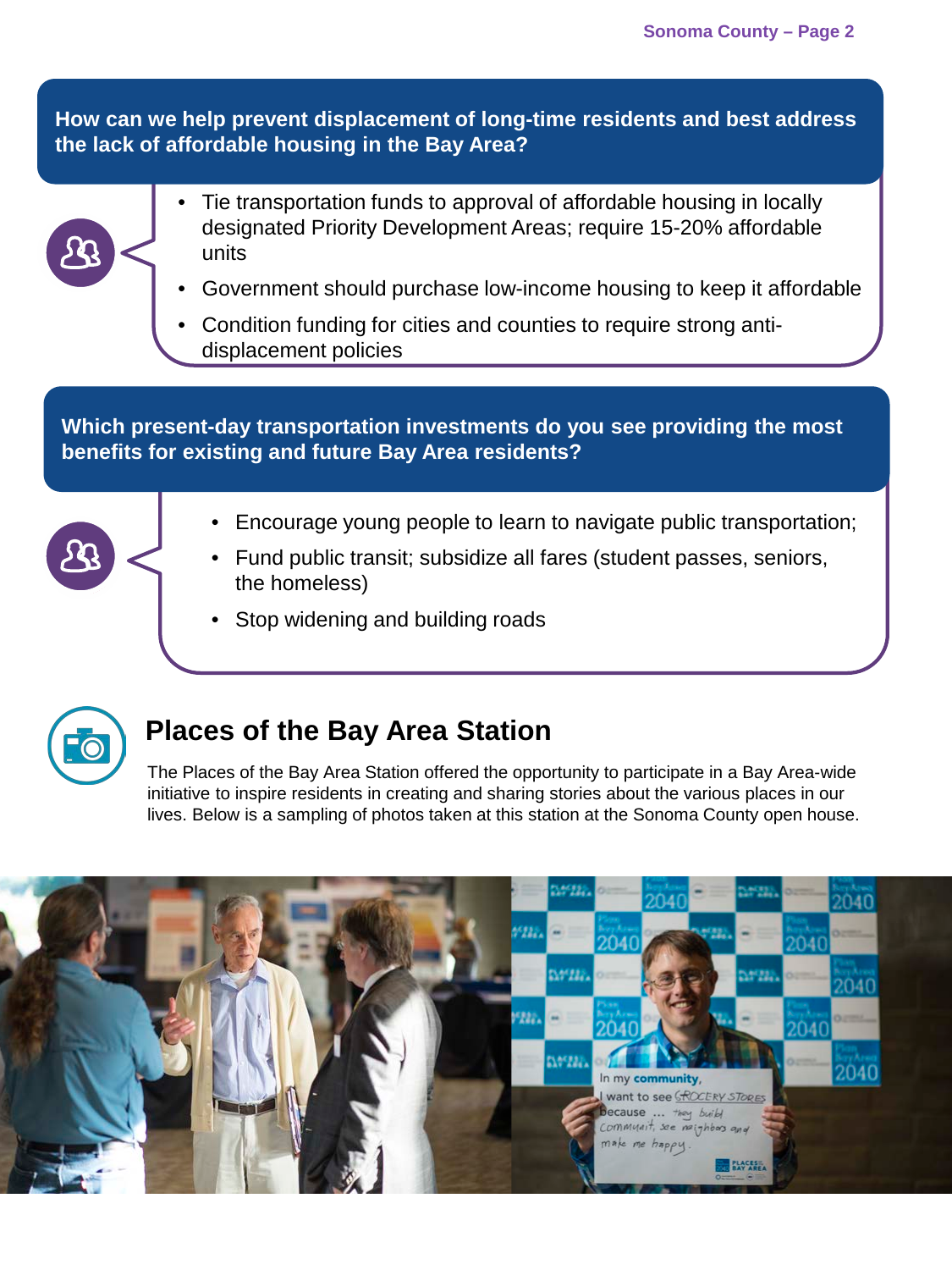### **Plan Bay Area 2040 -- Spring 2016 Public Engagement**



### **Sonoma County Open House**

June 13, 2016 Luther Burbank Center for the Arts, 50 Mark West Springs Road, Santa Rosa 6 p.m. to 8 p.m.

### *Comments Received at the Scenarios Station on the Feedback Display Boards*

After reviewing several display boards describing Plan Bay Area 2040 and the alternative scenarios for what the Bay Area could look like in 2040, as well as talking with MTC and ABAG staff stationed at the display boards, Open House participants responded to the four questions below.

| Are there aspects of each scenario that, if combined, you feel will help to meet<br>today's challenges while laying the groundwork for future success?<br>If so, which ones? | <b>County/Source</b><br>of Comment |
|------------------------------------------------------------------------------------------------------------------------------------------------------------------------------|------------------------------------|
| Less driving. Transit with seamless connections.                                                                                                                             | Sonoma                             |
| I think the Connected Neighborhood plan is the best option.                                                                                                                  | <b>Sonoma</b>                      |

|   | What is the toughest challenge our region will need to address for the next<br>generation?<br>What ideas do you have for helping to address this challenge?                                                                                                                                                                            | <b>County/Source</b><br>of Comment |
|---|----------------------------------------------------------------------------------------------------------------------------------------------------------------------------------------------------------------------------------------------------------------------------------------------------------------------------------------|------------------------------------|
|   | Toughest transportation challenge will be to find the right balance between<br>investment in maintenance and repair of existing system with needed expansion of<br>both roadways and transit. I recommend continuing emphasis on maintenance and<br>investing expansion dollars where they will benefit the greatest number of people. | Sonoma                             |
| 2 | Climate protection is our greatest challenge, and the traditions of free parking are<br>one factor under local control for cities to reduce VMT.                                                                                                                                                                                       | Sonoma                             |
| 3 | Toughest challenge: preserving open space that is accessible to the public, as<br>appropriate.                                                                                                                                                                                                                                         | Sonoma                             |

| How can we help prevent displacement of long-time residents and best address<br>the lack of affordable housing in the Bay Area? | <b>County/Source</b><br>of Comment |
|---------------------------------------------------------------------------------------------------------------------------------|------------------------------------|
| Tie transportation funds to affordable housing based in UGBs and PDAs. Require<br>15-20% affordable to get \$.                  | Sonoma                             |
| Buy up existing low-income housing and keep it affordable.                                                                      | Sonoma                             |
| Award funds with strong anti-displacement policy requirements.                                                                  | Sonoma                             |

| Which present-day transportation investments do you see providing the most<br>benefits for existing and future Bay Area residents? | <b>County/Source</b><br>of Comment |
|------------------------------------------------------------------------------------------------------------------------------------|------------------------------------|
| Get young people to understand and use the bus system - free them and their parents<br>from the drive to school traffic.           | Sonoma                             |
| Fund transit - subsidize all fares: student passes, seniors, homeless. Lower cost to<br>the rider on all buses.                    | Sonoma                             |
| Stop building roads. Stop widening roads.                                                                                          | Sonoma                             |